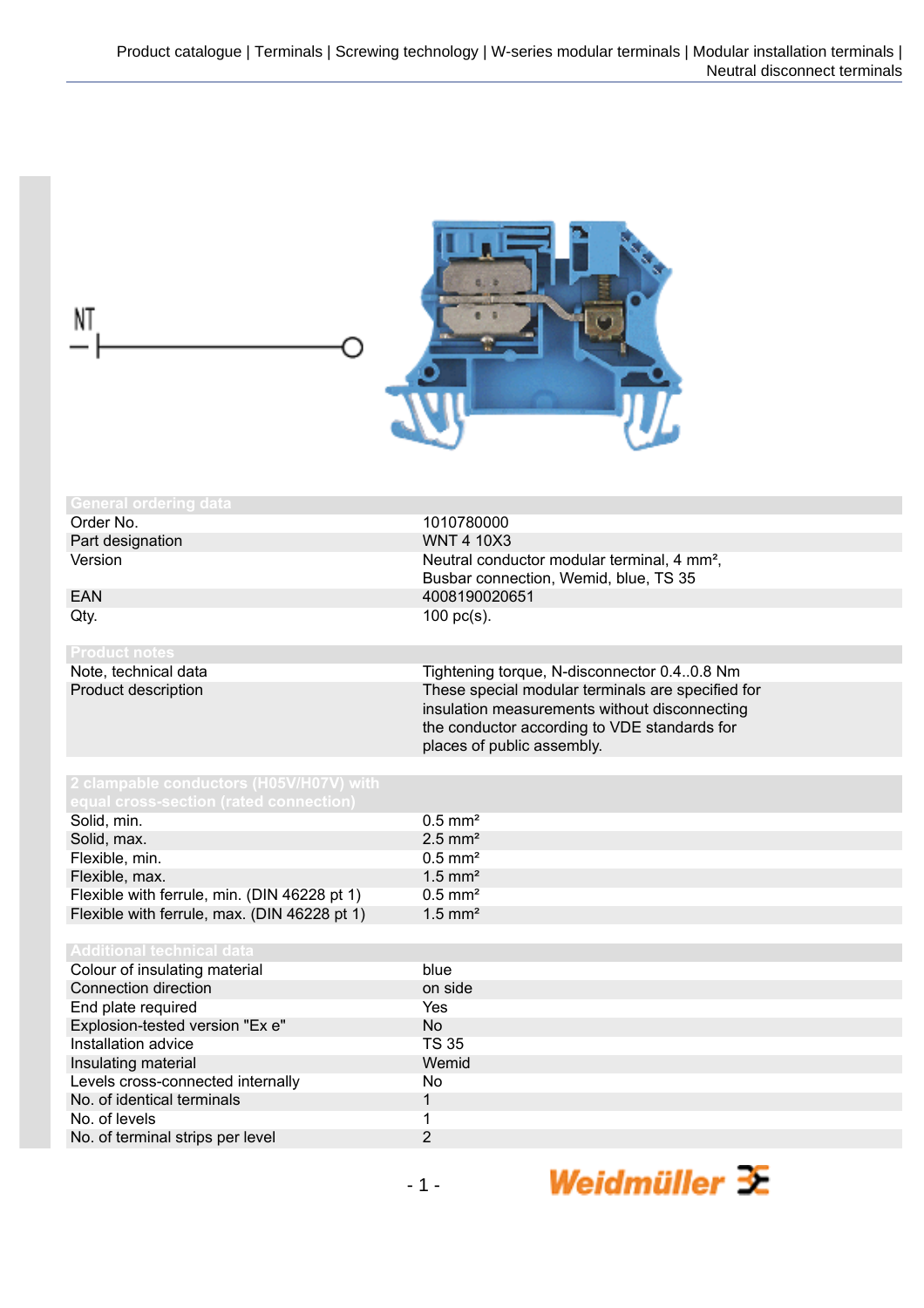| <b>Additional technical data</b>                  |                                       |
|---------------------------------------------------|---------------------------------------|
| Open sides                                        | right                                 |
| Operating temperature range                       | $-50 °C$ , + 120 °C                   |
| Product family                                    | <b>W-Series</b>                       |
| Type of connection                                | Screwed                               |
| Type of mounting                                  | Snap-on                               |
| UL 94 flammability rating of insulation material  | $V-0$                                 |
| Version                                           | Neutral conductor disconnect terminal |
|                                                   |                                       |
| <b>CSA rating data</b>                            |                                       |
| Voltage (CSA)                                     | 600 V                                 |
| <b>CSA</b> current                                | 35 A                                  |
| Min. cross-section (CSA)                          | <b>AWG 26</b>                         |
| Max. cross-section (CSA)                          | <b>AWG 10</b>                         |
|                                                   |                                       |
| <b>Conductors for clamping (additional</b>        |                                       |
| connection)                                       |                                       |
| Flexible with ferrule, min. (DIN 46228 pt 1)      | $0.5$ mm <sup>2</sup>                 |
| Flexible with ferrule, max. (DIN 46228 pt 1)      | $4 \, \text{mm}^2$                    |
|                                                   |                                       |
| <b>Conductors for clamping (rated connection)</b> |                                       |
| Clamping range, min.                              | $0.13$ mm <sup>2</sup>                |
| Clamping range, max.                              | $6 \text{ mm}^2$                      |
| Type of connection                                | <b>Busbar connection</b>              |
| 2nd type of connection                            | screwed                               |
| Connection direction                              | on side                               |
| No. of connections                                | 1                                     |
| Stripping length                                  | $10 \text{ mm}$                       |
| Clamping screw                                    | M <sub>3</sub>                        |
| <b>Blade size</b>                                 | $0.6 \times 3.5$ mm                   |
| Tightening torque range                           | $0.51.0$ Nm                           |
| Torque level with DMS electric screwdriver        | $\overline{2}$                        |
| Gauge to IEC 60947-1                              | A <sub>4</sub>                        |
| Solid, min.                                       | $0.5$ mm <sup>2</sup>                 |
| Solid, max.                                       | $6 \text{ mm}^2$                      |
| Stranded, min.                                    | $1.5$ mm <sup>2</sup>                 |
| Stranded, max.                                    | $6 \text{ mm}^2$                      |
| Flexible, min.                                    | $0.5$ mm <sup>2</sup>                 |
| Flexible, max.                                    | $6 \text{ mm}^2$                      |
| Flexible with ferrule, min. (DIN 46228/1)         | $0.5$ mm <sup>2</sup>                 |
|                                                   | $4 \, \text{mm}^2$                    |
| Flexible with ferrule, max. (DIN 46228/1)         |                                       |
| <b>Dimensions</b>                                 |                                       |
| Width                                             | 6.1 mm                                |
| Height of lowest version                          | 47 mm                                 |
|                                                   | 60 mm                                 |
| Length<br>Weight                                  |                                       |
| TS 35 offset                                      | 14.48 g<br>32 mm                      |
|                                                   |                                       |
| <b>Disconnect terminals</b>                       |                                       |
| Torque level with DMS electric screwdriver        | $\overline{2}$                        |
|                                                   |                                       |

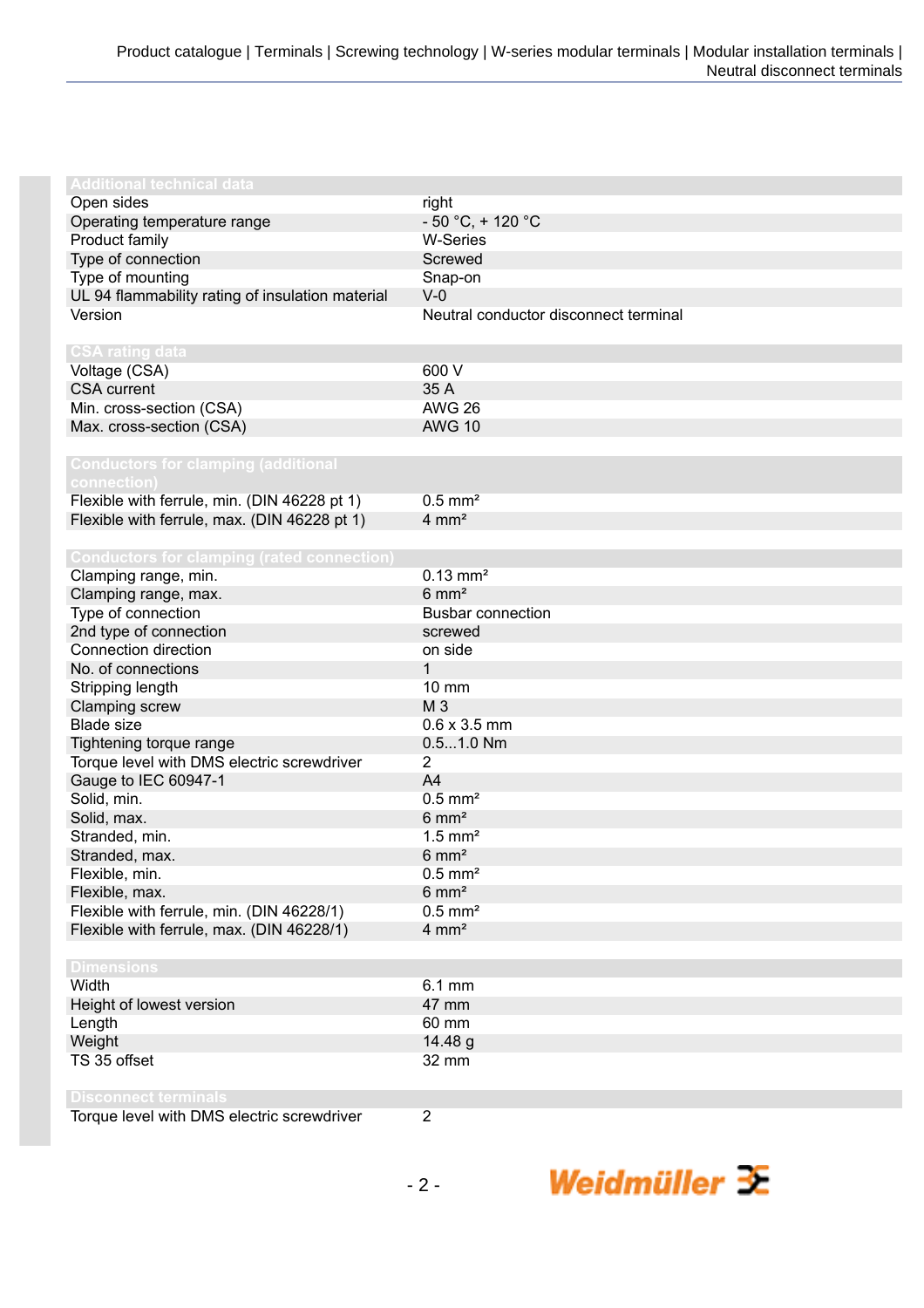| N-conductor disconnect terminal |                  |
|---------------------------------|------------------|
| For N-busbar                    | $3 \times 10$ mm |
| Torque range (B1)               | $0.40.6$ Nm      |
|                                 |                  |
| Rating data                     |                  |
| Rated cross-section             | $4 \text{ mm}^2$ |
| Rated voltage                   | 400 V            |
| Rated impulse voltage           | 6 kV             |
| Rated current                   | 32 A             |
| <b>Standards</b>                | IEC 60947-7-1    |
| Current with max. conductor     | 41 A             |
| Pollution severity              | 3                |
|                                 |                  |
| <b>UL rating data</b>           |                  |
| Voltage (UL)                    | 600 V            |
| Current (UL)                    | 35 A             |
| Min. cross-section (UL)         | <b>AWG 22</b>    |
| Max. cross-section (UL)         | <b>AWG 10</b>    |

| Approvals institutes |  |  |
|----------------------|--|--|
|                      |  |  |
|                      |  |  |



## **Downloads**

STEP 1010780000\_08992\_WNT\_4\_10X3\_STP.stp

| <b>Classifications</b> |             |
|------------------------|-------------|
| eClass 4.1             | 27-14-11-20 |
| eClass 5.0             | 27-14-11-38 |
| eClass 5.1             | 27-14-11-38 |
|                        |             |

## **Similar products**

|            | Order No. Part designation | <b>Version</b>                                                                                           |
|------------|----------------------------|----------------------------------------------------------------------------------------------------------|
| 1010680000 | WNT 2.5 10X3               | Neutral conductor modular terminal, 2.5 mm <sup>2</sup> , Busbar connection,<br>Wemid, blue, TS 35       |
| 1010600000 | <b>WNT 2.5 10X3 BE</b>     | Neutral conductor modular terminal, 2.5 mm <sup>2</sup> , Busbar connection,<br>Wemid, dark beige, TS 35 |
| 1010700000 | <b>WNT 4 10X3 BE</b>       | Neutral conductor modular terminal, 4 mm <sup>2</sup> , Busbar connection,<br>Wemid, dark beige, TS 35   |